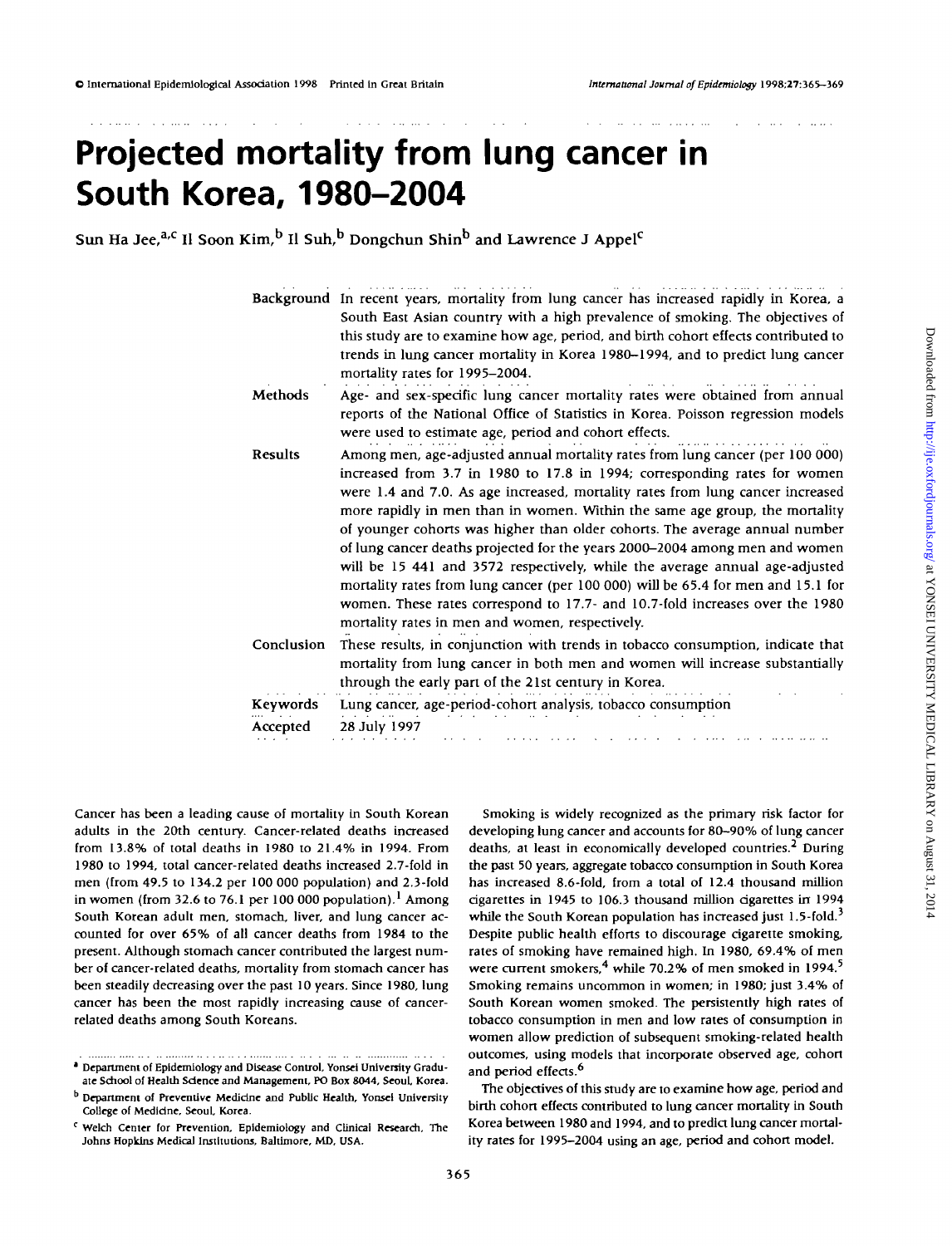|  |  |  | Table 1 Lung cancer mortality rates (per 100 000) and lung cancer deaths for South Korean men by age and year |  |  |  |  |  |  |  |  |  |  |  |  |  |  |  |  |
|--|--|--|---------------------------------------------------------------------------------------------------------------|--|--|--|--|--|--|--|--|--|--|--|--|--|--|--|--|
|--|--|--|---------------------------------------------------------------------------------------------------------------|--|--|--|--|--|--|--|--|--|--|--|--|--|--|--|--|

|           |        |       | Calendar period |                |       |        |        |        |        |        |        |                 |        |        |        |               |
|-----------|--------|-------|-----------------|----------------|-------|--------|--------|--------|--------|--------|--------|-----------------|--------|--------|--------|---------------|
| Age group |        | 1980  | 1981            | 1982           | 1983  | 1984   | 1985   | 1986   | 1987   | 1988   | 1989   | 1990            | 1991   | 1992   | 1993   | 1994          |
| $30 - 34$ | Rate   | 0.68  | 1.04            | 1.46           | 1.76  | 1.35   | 1.47   | 1.85   | 1.81   | 1.79   | 1.67   | 1.53            | 1.54   | 2.09   | 1.22   | 1.73          |
|           | Deaths | ۰     | 14              | 20<br>$\cdots$ | 25    | 20     | 23     | 32     | 33     | 34     | 33     | 32<br>$\ddotsc$ | 33     | 46     | 27     | 38            |
| 35-39     | Rate   | 0.68  | 1.29            | 1.96           | 3.39  | 2.79   | 3.86   | 3.21   | 2.97   | 3.28   | 3.97   | 3.47            | 3.64   | 3.31   | 4.37   | 4.29          |
|           | Deaths | 8     | 15              | 23             | 41    | 35     | 50     | 44     | 42     | 48     | 61     | 54              | -61    | -66    | 83     | 86            |
| $40 - 44$ | Rate   | 3.33  | 1.49            | 5.93           | 5.81  | 7.96   | 8.43   | 6.42   | 6.57   | 8.86   | 8.48   | 8.56            | 10.05  | 8.81   | 9.26   | 8.50          |
|           | Deaths | 37    | 17              | 69             | 68    | 92     | 96     | 75     | 78     | 108    | 107    | 110             | 132    | 118    | 126    | 120           |
| 45-49     | Rate   | 7.79  | 9.77            | 12.19          | 11.79 | 14.56  | 16.26  | 19.07  | 21.37  | 19.58  | 22.77  | 20.52           | 20.86  | 22.15  | 20.91  | 20.08         |
|           | Deaths | 67    | 90              | 118            | 119   | 152    | 174    | 210    | 240    | 222    | 258    | 230             | 233    | 249    | 241    | 241           |
| $50 - 54$ | Rate   | 13.01 | 16.85           | 20.93          | 26.03 | 25.29  | 31.78  | 35.72  | 35.05  | 40.37  | 39.11  | 42.55           | 44.83  | 46.78  | 45.88  | 44.09         |
|           | Deaths | 79    | 106             | 139            | 184   | 191    | 259    | 309    | 320    | 386    | 388    | 434             | 468    | 502    | 496    | 474           |
| 55-59     | Rate   | 24.43 | 29.27           | 38.95          | 49.16 | 50.46  | 68.99  | 65.14  | 67.42  | 72.08  | 74.18  | 123.79          | 110.08 | 91.88  | 91.64  | 98.07         |
|           | Deaths | 129   | 156             | 208            | 264   | 275    | 385    | 383    | 418    | 475    | 523    | 593             | 884    | 781    | 823    | 917           |
| 60-64     | Rate   | 40.57 | 45.57           | 62.43          | 68.21 | 70.60  | 76.49  | 99.34  | 109.96 | 118.38 | 134.45 | 137.09          | 148.65 | 164.14 |        | 166.84 186.64 |
|           | Deaths | 155   | 180             | 256            | 294   | 317    | 397    | 453    | 508    | 554    | 644    | 680             | 773    | 911    | 986    | 1174          |
| 65-69     | Rate   | 40.30 | 60.22           | 62.45          | 77.II | 91.41  | 110.33 | 129.58 | 155.45 | 165.87 | 185.26 | 192.08          | 211.29 | 234.03 |        | 256.51 259 35 |
|           | Deaths | 106   | 162             | 173            | 219   | 266    | 331    | 403    | 499    | 554    | 641    | 728             | 805    | 894    | 1003   | 1040          |
| $70 - 74$ | Rate   | 40.12 | 59.52           | 94.22          | 78.97 | 103.93 | 121.55 | 126.5  | 136.95 | 174.15 | 209.61 | 211.54          | 231.56 | 287.40 | 339.78 | 202.11        |
|           | Deaths | 65    | 100             | 163            | 139   | 185    | 220    | 253    | 278    | 357    | 436    | 495             | 565    | 730    | 914    | 574           |
| 75-79     | Rate   | 41.89 | 58.02           | 86.59          | 77.64 | 103.45 | 120.39 | 134.91 | 137.96 | 165.77 | 210.81 | 202.42          | 219.85 | 321.74 |        | 338.02 145.52 |
|           | Deaths | 31    | 47              | 71             | 66    | 90     | 124    | 143    | 149    | 184    | 234    | 251             | 288    | 444    | 480    | 211           |
| $80+$     | Rate   | 15.56 | 26.83           | 38.09          | 97.67 | 113.33 | 68.52  | 109.26 | 101.82 | 138.59 | 177.58 | 167.61          | 220.83 | 261.84 | 305.0  | 95.12         |
|           | Deaths | 7     | $_{11}$         | 16             | 42    | 51     | 37     | 59     | 56     | 79     | 103    | 119             | 159    | 199    | 244    | 78            |

### Methods

Annual lung cancer death statistics for South Korea, 1980- 1994, were obtained from the National Office of Statistics of Korea. Data on aggregate annual dgarette consumption in South Korea were obtained from the Korean Corporation of Ginseng and Tobacco, which had a monopoly on the distribution of dgarettes until 1988. Tables 1 and 2 present rates for age-spedfic mortality from lung cancer in Korean men and women. The minimum age group for study was 30-34 years, because lung cancer deaths are rare in people under 30. For men and women separately, the number of deaths and personyears were stratified by 5-year age group and 5-year calendar period (1980-1984, 1985-1989, 1990-1994). Together, the age groups and calendar periods defined birth cohorts. Person-years at risk were approximated by mid-year population estimates.

In an age, period and cohort model (APC model), mortality is summarized by three sets of parameter values, obtained by a fitting procedure. An age value corresponds to each age group, a period value to each calendar period of death, and a cohort value to each cohort represented in the Table. These are fitted so that their products in all age-period groups are as dose as possible to the observed rates. The APC multiple dassiftcation model has the following spedfic structure:<sup>6</sup>

$$
Y_{ij} = \alpha_i + \beta_j + \gamma_{a-i+j}
$$
, for  $i = 1, 2, ..., a$  and  $j = 1, 2, ..., p$ 

where,  $Y_{ii} = f(O_{ii}/N_{ii})$  represents function of the observed rate  $\mathsf{r}_{\mathsf{ii'}}$ ,  $\alpha_{\mathsf{i}}$  is the fixed effect of the ith age category,  $\beta_{\mathsf{i}}$  is the fixed effect of the jth period category, *ya* \_ j + j is the fixed cohort effect

assodated with ith age category and jth period category, a is a total number of 5-year age groups, and p is a total number of 5-year calendar period groups. The model is then fit to the data by maximum likelihood methods. A linear dependency  $(k = a - i + j)$  exists among the three factors age, period, and cohort effect parameters. A number of solutions have been proposed for this non-identifiability problem. Most solutions involve constraints to be placed on the parameters; however, the parameter estimates have been shown to be sensitive to the choice of constraint. <sup>6–10</sup> Since no analysis in cancer epidemiology can ignore age, we considered age-period and age-cohort  $\frac{1}{2}$  and  $\frac{1}{2}$  Poisson regression models were fitted to the observed mortality rates. Log-likelihood ratio statistics (deviance) were used to assess the goodness-of-fit of the models. The selected model had the lowest residual deviance and included terms for sex, age, cohort, and the interaction of age and sex (Table 3). Indirectly, this model also reflects period effects.

To predict lung cancer mortality in 1995-2004, we assumed that the age and birth cohort pattern of lung cancer risk will persist into the future.<sup>11</sup> Data from the National Office of Statistics of Korea were used to estimate the South Korean population by age and gender between 1995 and 2004. The population age structure by sex for 1995-2004 was projected on the basis of modelling the population changes before these years.<sup>12</sup> The estimates of cohort parameters were extrapolated into the future using an unweighted linear regression on all cohort parameters. The predictions for average annual numbers of deaths were derived by combining the predicted mortality rates and person-years.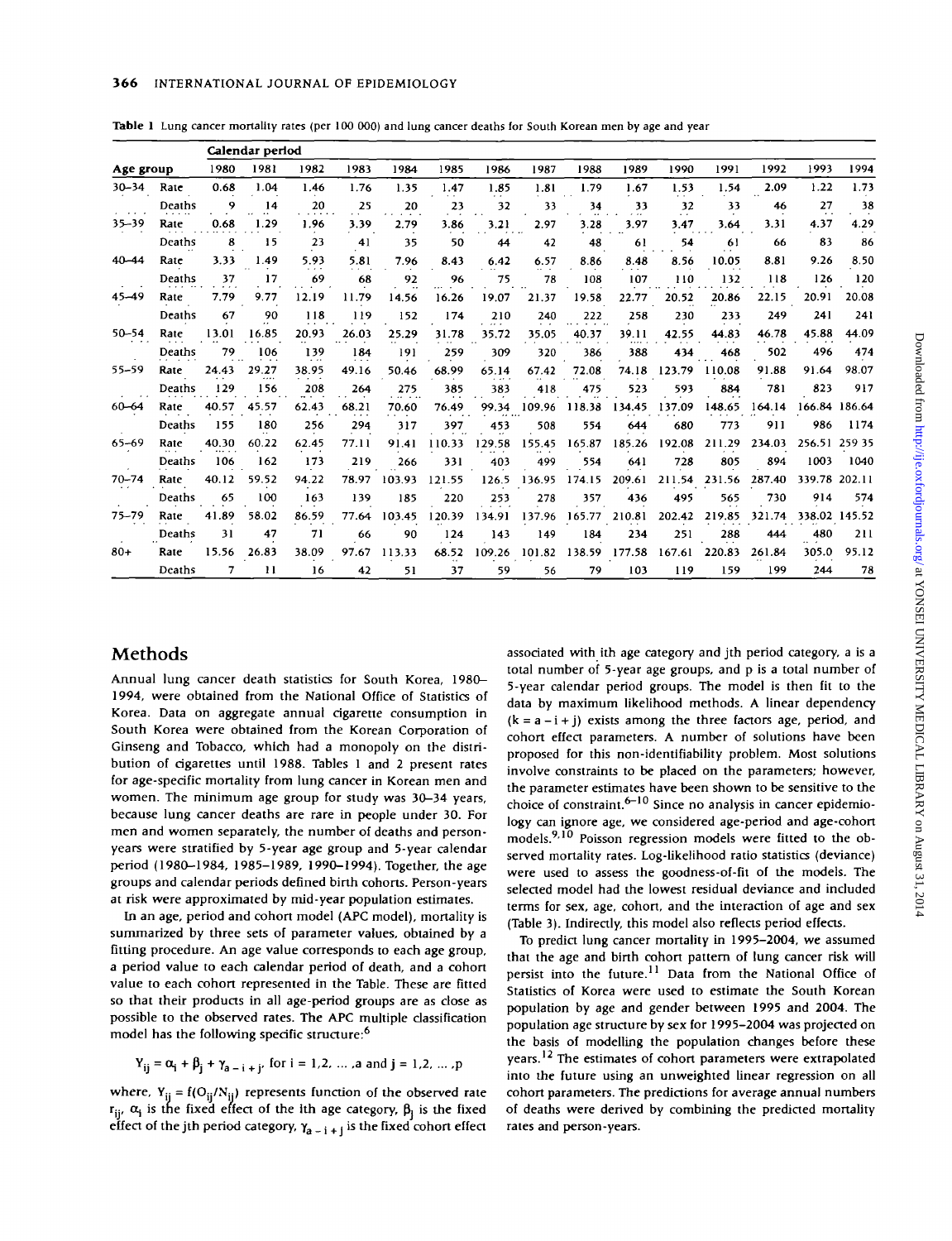|                                 |               |       | Calendar period            |       |       |       |       |       |       |       |         |                |         |                     |        |              |
|---------------------------------|---------------|-------|----------------------------|-------|-------|-------|-------|-------|-------|-------|---------|----------------|---------|---------------------|--------|--------------|
| Age group                       |               | 1980  | 1981                       | 1982  | 1983  | 1984  | 1985  | 1986  | 1987  | 1988  | 1989    | 1990           | 1991    | 1992                | 1993   | 1994         |
| $30 - 34$                       | Rate          | 0.66  | 0.89                       | 0.94  | 1.92  | 1.25  | 1.29  | 1.51  | 1.23  | 1.71  | 1.20    | 1.25           | 1.12    | 1.57                | 1.27   | 1.13         |
|                                 | Deaths        | 8     | 11<br>$\cdots$             | 12    | 25    | 17    | 19    | 24    | 21    | 31    | 23      | 25<br>$\cdots$ | 23      | 33<br>$\sim$ $\sim$ | 27     | 24           |
| 35-39                           | Rate          | 1.26  | 1.55                       | 2.01  | 3.04  | 1.56  | 2.10  | 1.99  | 2.33  | 2.33  | 1.73    | 2.60           | 1.82    | 2.12                | 2.41   | 2.07         |
|                                 | Deaths        | 14    | 17                         | 22    | 34    | 18    | 25    | 25    | 30    | 31    | 24      | 38             | 29<br>. | 36                  | 44     | 40           |
| 40–44                           | Rate          | 1.59  | 1.92                       | 2.51  | 3.12  | 3.87  | 3.29  | 3.48  | 3.62  | 4.42  | 3.85    | 3.61           | 4.73    | 4.80                | 3.41   | 4.11         |
|                                 | Deaths        | 17    | 21                         | 28    | 35    | 43    | 36    | 38    | 40    | 50    | 45<br>. | 44             | 59      | 61                  | 44     | 55           |
| 45–49                           | Rate          | 1.89  | 3.53                       | 4.67  | 5.22  | 4.96  | 5.54  | 5.99  | 5.25  | 6.97  | 6.72    | 7.59           | 5.71    | 8.91                | 6.85   | 6.74         |
|                                 | <b>Deaths</b> | 17    | 33<br>$\ddot{\phantom{0}}$ | 45    | 52    | 51    | 58    | 64    | 57    | 76    | 73      | 82             | 61      | 96                  | 76     | 78           |
| $50 - 54$                       | Rate          | 2.37  | 4.42                       | 7.19  | 7.55  | 8.24  | 8.58  | 9.48  | 10.21 | 8.34  | 10.51   | 11.89          | 10.46   | 11.97               | 13.09  | 14.95        |
|                                 | Deaths        | 17    | 33                         | 56    | 61    | 69    | 75    | 86    | 96    | 81    | 105     | 121            | 109     | 128                 | 141    | 160          |
| 55-59                           | Rate          | 5.64  | 7.78                       | 8.08  | 10.80 | 11.38 | 12.57 | 14.82 | 11.98 | 17.14 | 15.87   | 17.52          | 16.09   | 20.77               | 19.79  | 22.15        |
|                                 | Deaths        | 34    | 48                         | 51    | 70    | 76    | 87    | 107   | 90    | 134   | 129     | 150            | 143     | 190                 | 186    | 214          |
| $60 - 64$                       | Rate          | 7.27  | 9.78                       | 12.83 | 16.63 | 14.99 | 19.33 | 20.38 | 24.03 | 22.48 | 25.00   | 23.22          | 27.30   | 31.66               | 31.47  | 35.04        |
|                                 | Deaths        | 33    | 46                         | 63    | 86    | 82    | 110   | 118   | 143   | 138   | 159     | 153            | 187     | 227                 | 236    | 274          |
| $65 - 69$<br>$70 - 74$<br>75–79 | Rate          | 9.14  | 11.83                      | 17.97 | 18.07 | 19.45 | 25.42 | 24.24 | 25.11 | 30.79 | 34.14   | 48.66          | 38.85   | 51.09               | 54.83  | 52.97        |
|                                 | Deaths        | 33    | 44                         | 69    | 71    | 78    | 105   | 103   | 112   | 145   | 169     | 255            | 209     | 282                 | 312    | 312          |
|                                 | Rate          | 10.61 | 13.97                      | 17.73 | 23.37 | 20.34 | 30.79 | 32.17 | 40.62 | 43.43 | 45.07   | 45.03          | 50.53   | 65.31               | 70.15  | 73.68        |
|                                 | Deaths        | 28    | 38                         | 50    | 68    | 60    | 93    | 101   | 130   | 142   | 151     | 163            | 190     | 256                 | 289    | 322          |
|                                 | Rate          | 13.49 | 17.37                      | 14.62 | 21.71 | 19.78 | 25.37 | 34.74 | 30.45 | 47.56 | 51.97   | 50.82          | 64.17   | 75.47               |        | 88.60 103.62 |
|                                 | Deaths        | 22    | 29                         | 25    | 38    | 36    | 52    | 74    | 67    | 107   | 119     | 124            | 163     | 200                 | 241    | 286          |
| $80+$                           | Rate          | 9.67  | 12.50                      | 19.70 | 27.74 | 26.57 | 24.22 | 37.58 | 30.18 | 40.57 | 49.72   | 49.03          | 52.09   | 66.22               | 101.75 | 71.19        |
|                                 | Deaths        | 12    | 16                         | 26    | 38    | 38    | 39    | 62    | 51    | 71    | 90      | 101            | 112     | 147                 | 233    | 168          |

**Table 2** Lung cancer mortality rates (per 100 000) and lung cancer deaths for South Korean women by age and year

Table 3 Poisson regression models of lung cancer mortality in South Korea, 1980-1994

|                                                  | Residual                          |      | Change in           |          |         |
|--------------------------------------------------|-----------------------------------|------|---------------------|----------|---------|
| Model                                            | Deviance                          | d.f. | Deviance            | d.f      | P-value |
| 1. Intercept<br>$\cdots$ $\cdots$ $\cdots$       | 22 220.9                          | 65   | $\sim$ $\sim$       | . .      |         |
| 2. Intercept $+$ Sex                             | 18 914.8<br>$\cdot$ .             | 64   | 3306.1              | $\cdots$ | < 0.001 |
| 3. Intercept $+$ Sex $+$ Age                     | 1753.4<br>$\cdot$ $\cdot$ $\cdot$ | 54   | 17 191.4            | 10       | < 0.001 |
| 4a. Intercept + Sex + Age + Period               | 304.9<br>$\cdots$                 | 52   | 1448.5 <sup>a</sup> |          | < 0.001 |
| 4b. Intercept $+$ Sex $+$ Age $+$ Cohort         | 218.3<br>$\cdots$                 | 42   | 1535.1 <sup>8</sup> |          | < 0.001 |
| 5a. Intercept + Sex + Age + Cohort + Sex*Cohort  | 69.5                              | 30   | $148.8^{D}$         | 12       | < 0.001 |
| 5b. Intercept + Sex + Age + Cohort + Sex*Age $C$ | 36.5                              | 32   | <br>$181.8^{0}$     | 10       | < 0.001 |

<sup>a</sup> Change from model 3.

<sup>b</sup> Change from model 4b.

<sup>c</sup> Model 5b used to predict lung cancer mortality.

## Results

Between 1980 and 1994, lung cancer mortality and the number of lung cancer deaths increased substantially. In 1994, there were 6137 deaths from lung cancer among South Korean men and 2059 deaths among South Korean women, corresponding to an 8.5-fold increase in lung cancer deaths for men and an 8.0-fold increase for women between 1980 and 1994. Ageadjusted lung cancer mortality per 100 000 men rose from 3.7 in 1980 to 17.8 in 1994 (a 5.1-fold increase), while corresponding mortality rates in women rose from 1.4 in 1980 to 7.0 in 1994 (a 5.0-fold increase).

Between 1980-1984 and 1990-1994, the predicted numbers of deaths corresponded well to the observed numbers (Figure 1). Subsequently, our model predicts that lung cancer mortality will increase substantially among both men and women. The predicted average annual number of lung cancer deaths between 2000 and 2004 will be 15 441 deaths for men and 3572 for women. Average annual, age-adjusted lung cancer mortality per 100 000 population between 2000 and 2004 will be 65.4 for men and 15.1 for women. The increase in lung cancer mortality rates will be more marked among men than among women. Age was the most significant predictor of mortality in Poisson regression models (Table 3), and its effects were different in men and women. Specifically, there was a significant interaction between gender and age such that as age increased, men had higher mortality rates than women *(P <* 0.001, comparison of models 4b and 5b).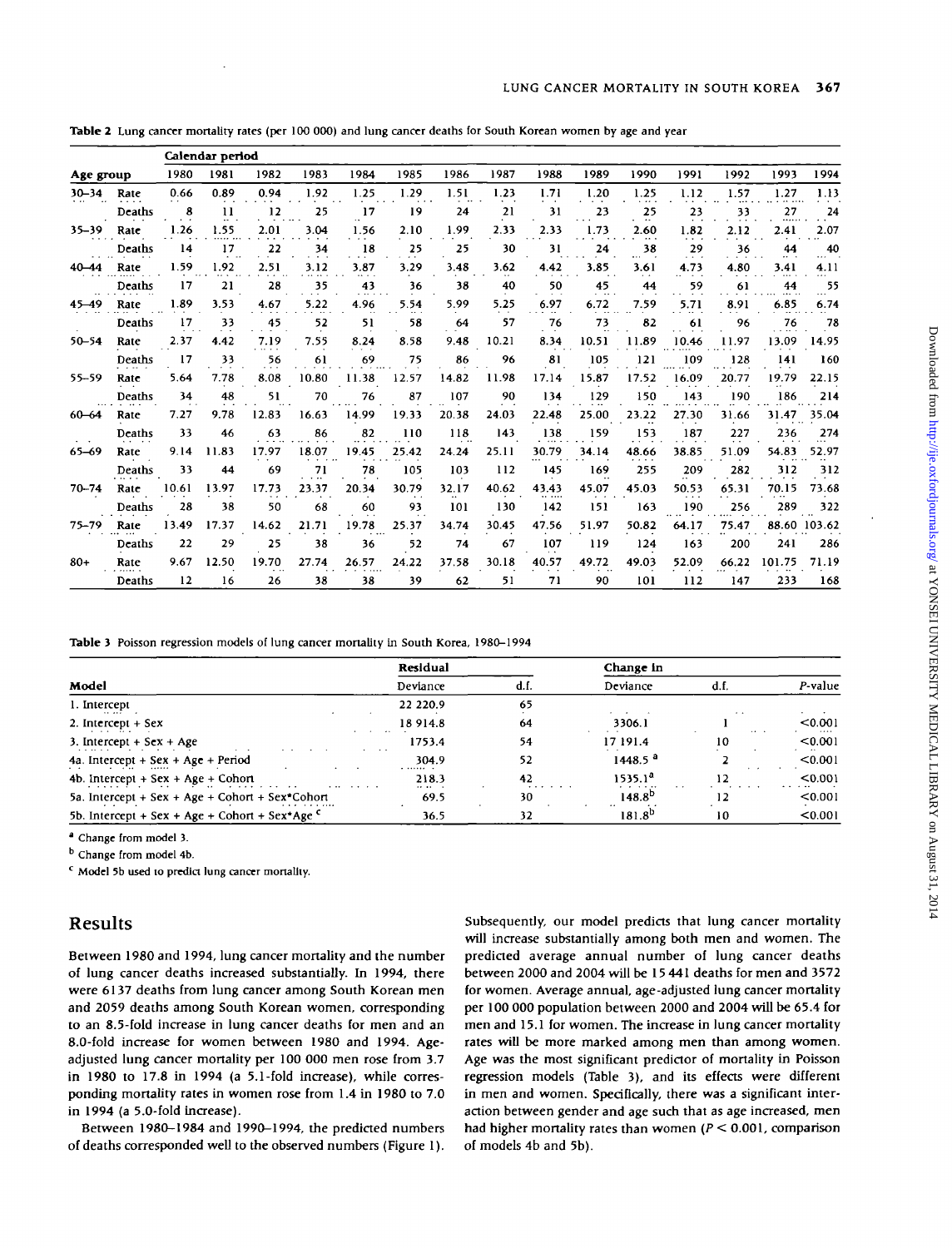

Figure 1 Observed and predicted lung cancer deaths in South Korea  $(1980 - 2004)$ 



Figure 2 Age-specific lung cancer mortality rates in men in 5-year periods and birth cohorts in South Korea. Actual rates (closed symbols), Predicted rates (open symbols)

Figures 2 and 3 display actual age-specific mortality rates from 1980 to 1994 and predicted mortality rates to 2000-2004 in men and women. In each age group and in each gender, mortality from lung cancer will increase. In 1980-1984, mortality rates per 100 000 men increased from 1.3 in the 30-34 year age group to 76.1 in the 70-74 year age group, then decreased to 60.2 at ages  $\ge 80$  years. A similar pattern is present in the years 1985-1989 and years 1990-1994. However, in 2000-2004, mortality from lung cancer will increase through all age groups, including those  $\geq 80$  years. Patterns were similar among women, except that there was no reduction of mortality in women  $\geq 80$  years.

Within the same birth cohorts, lung cancer mortality increases with age. Recent birth cohorts will have substantially



Figure 3 Age-specific lung cancer mortality rates in women in 5-year periods and birth cohorts in South Korea. Actual rates (closed symbols), Predicted rates (open symbols)

higher lung cancer mortality rates by age group than older birth cohorts. Cohort trends will be similar in men and women.

#### **Discussion**

Results from this study indicate that mortality from lung cancer will increase substantially through the early part of the 21st century. Specifically, the predicted average annual number of lung cancer deaths in the years 2000-2004 is 15 441 deaths among men and 3572 deaths among women. The magnitude of predicted mortality is alarming and will result in a substantial burden to Korean society in terms of medical costs, not to mention individual suffering.

Cigarettes were first introduced into Korea in the 1930s, but average per capita tobacco consumption remained <3 cigarettes per day from 1945 until the late 1960s. In the 1970s, mass production of tobacco and easy access to cigarettes increased tobacco consumption. The opening of Korean markets to foreign cigarette manufacturers in 1988 rapidly increased overall tobacco consumption. Changing values and increasing economic affluence in the 1980s may also have contributed to the increase in smoking among young men and women. By the 1990s, tobacco consumption per capita had increased to  $>6$ cigarettes per day.<sup>13</sup>

Compared with other countries, current mortality from lung cancer in Korea is relatively low, as a result of the lag period between the exposure (smoking) and the onset of disease (lung cancer). Trends in lung cancer mortality are thus affected by smoking patterns 20-30 years previously.<sup>14</sup> To this end, a simultaneous plot of aggregate cigarette consumption and lung cancer mortality (actual and predicted) is illustrative (Figure 4). It is evident that the current and emerging epidemic of lung cancer largely reflects patterns of cigarette smoking 20-30 years ago.